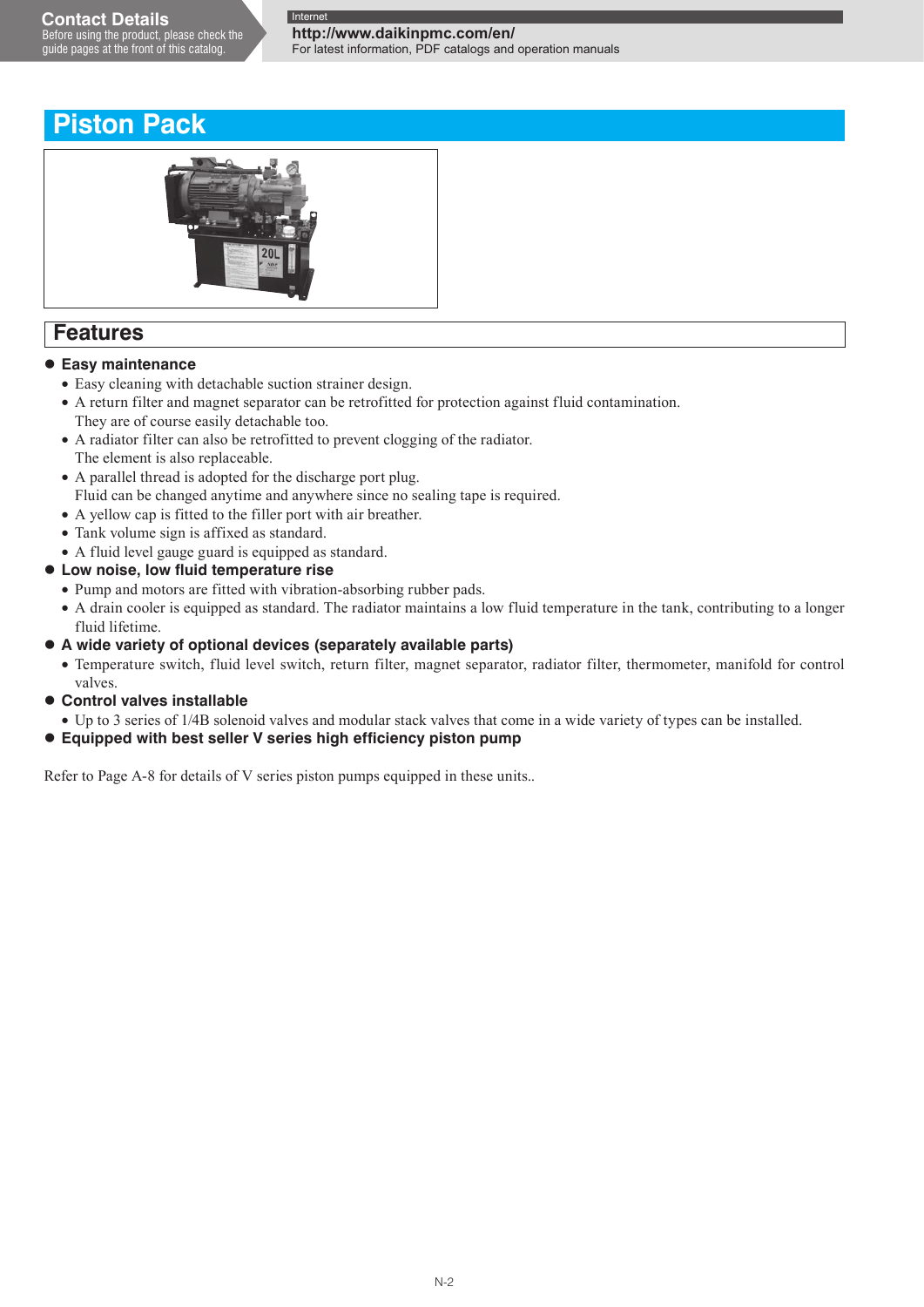**http://www.daikinpmc.com/en/** For latest information, PDF catalogs and operation manuals

| <b>Nomenclature</b>                                                                                                                                                                                                                                                                                                                                                                                                                                                                                                        |                                                                                                                                                                                                                                                                                                                                                                                                                                                                                                                                                                                                                                                     |  |  |  |  |  |  |
|----------------------------------------------------------------------------------------------------------------------------------------------------------------------------------------------------------------------------------------------------------------------------------------------------------------------------------------------------------------------------------------------------------------------------------------------------------------------------------------------------------------------------|-----------------------------------------------------------------------------------------------------------------------------------------------------------------------------------------------------------------------------------------------------------------------------------------------------------------------------------------------------------------------------------------------------------------------------------------------------------------------------------------------------------------------------------------------------------------------------------------------------------------------------------------------------|--|--|--|--|--|--|
| <b>NDP</b><br>15<br>1<br>3<br>N<br>2<br>N<br>$\overline{4}$<br>5<br>6<br>$\overline{7}$<br>$\overline{2}$<br>3<br>1                                                                                                                                                                                                                                                                                                                                                                                                        | N<br>20<br>8<br>9<br>13<br>10<br>11<br>12                                                                                                                                                                                                                                                                                                                                                                                                                                                                                                                                                                                                           |  |  |  |  |  |  |
| <b>Model No.</b><br>$\mathbf{1}$<br>NDP: Piston pack<br>Compact hydraulic unit equipped with V series piston pump)<br>2 Tank capacity<br>2: 20 L<br>3 Pump capacity<br>08: V8 pump $(8.0 \text{ cm}^3/\text{rev})$<br>15: V15 pump (14.8 cm <sup>3</sup> /rev)<br>For specifications of pumps themselves, refer to V8A1RX and V15A1R(X).<br><b>Maximum operating pressure</b><br>1: $7 MPa$<br><b>Control valves installation</b><br>5<br>N: Standard<br>J: Installable                                                    | Optional part<br>(no designation when no option is selected)<br>11 Radiator filter<br>$0:$ None<br>1: With radiator filter<br>12 Switches and related parts<br>$0:$ None<br>1: Fluid level switch (LSN-90L-B-11)<br>2: Temperature switch (TSF-60X-150-11)<br>3: Thermometer (RBT-ST-R1/4-100-6X150)<br>4: Electronic pressure switch (PK6732: PNP output)<br>5: Fluid level switch + temperature switch<br>6: Fluid level switch + electronic pressure switch<br>7. Temperature switch + electronic pressure switch<br>8: Thermometer + electronic pressure switch<br>9. Fluid level switch $+$ temperature switch $+$ electronic pressure         |  |  |  |  |  |  |
| 6 Motor capacity<br>1: 0.75 kW, 4-pole (V8 pump only)<br>2: 1.5 kW, 4-pole<br>3: 2.2 kW, 4-pole (V15 pump only)<br><b>Motor specifications</b><br>7<br>N: Standard specifications, Japanese standard voltage<br>(E: CE compliant, standard voltage)<br>A: Standard specifications, different voltage<br>(B: CE compliant, different voltage)<br>8 Manifold installation<br>N: Manifold not installed<br>1: 1-series manifold installed<br>2: 2-series manifold installed<br>3: 3-series manifold installed<br>9 Design No. | switch<br>13 Tank type *<br>0: Standard tank<br>1: Water leak test compliant tank<br>2: Water fill test compliant tank<br>3: Tank with oil pan<br>4: Water leak test compliant tank with oil pan<br>5: Water fill test compliant tank with oil pan<br>* Tank types<br>Water leak test compliant tank:<br>Tank material thickness of 1.6 mm. A water leak test is conducted<br>after coating the tank. The tank comes with the test certificate<br>affixed.<br>Water fill test compliant tank:<br>Tank material thickness of 3.2 mm. A water fill test is conducted<br>before coating the tank. The tank comes with the test certificate<br>affixed. |  |  |  |  |  |  |
| The design number was changed to 20 due to the motor<br>high efficiency restrictions that took effect in April 2015.                                                                                                                                                                                                                                                                                                                                                                                                       | Standard voltage (3 ratings)<br>Different voltage (3 ratings)                                                                                                                                                                                                                                                                                                                                                                                                                                                                                                                                                                                       |  |  |  |  |  |  |
| 10 Filters and related parts<br>$0:$ None<br>1: With return filter<br>2: With magnet separator<br>$3:$ With return filter $+$ magnet senarator                                                                                                                                                                                                                                                                                                                                                                             | • AC 200 V (50 Hz)<br>• AC 400 V (50 Hz)<br>• AC 200 V (60 Hz)<br>• AC 400 V (60 Hz)<br>• AC 220 V (60 Hz)<br>• AC 440 V (60 Hz)                                                                                                                                                                                                                                                                                                                                                                                                                                                                                                                    |  |  |  |  |  |  |

## **Specifications**

3: With return filter + magnet separator

| Pump maximum<br>Motor<br>Specifications<br>Maximum |                      |                                                                 |                |                                          |    |                          |                          |                          | Manifold installation    |                          |    |   |   |                          |    |
|----------------------------------------------------|----------------------|-----------------------------------------------------------------|----------------|------------------------------------------|----|--------------------------|--------------------------|--------------------------|--------------------------|--------------------------|----|---|---|--------------------------|----|
|                                                    | Pump<br>capacity     | discharge rate *1<br>operating<br>L/min at 50/60 Hz pressure *1 |                | <b>Tank</b><br>capacity<br>capacity $*2$ |    |                          | Number of series *3      | Mass                     |                          |                          |    |   |   |                          |    |
| Model                                              | cm <sup>3</sup> /rev | (1.0 MPa)                                                       | <b>MPa</b>     | kW<br>$(4-pole)$                         |    | Installable              | None                     |                          | $\overline{2}$           | 3                        | kg |   |   |                          |    |
| NDP2081N1*N-20                                     |                      |                                                                 |                | 0.75                                     |    | $\overline{\phantom{0}}$ | $\overline{\phantom{0}}$ |                          |                          | $\overline{\phantom{0}}$ | 38 |   |   |                          |    |
| NDP2081J1*N-20                                     | 8.0                  | 11/14                                                           |                |                                          |    | $\bigcirc$               | $\circ$                  | $\Box$                   | П                        | $\Box$                   |    |   |   |                          |    |
| NDP2081N2*N-20                                     |                      |                                                                 |                |                                          |    |                          | -                        |                          |                          | -                        | 45 |   |   |                          |    |
| NDP2081J2*N-20                                     |                      |                                                                 |                | 1.5                                      |    | $\bigcirc$               | О                        | П                        | □                        | П                        |    |   |   |                          |    |
| NDP2151N2*N-20                                     |                      |                                                                 |                |                                          |    |                          |                          | —                        | -                        | $\overline{\phantom{0}}$ | 50 |   |   |                          |    |
| NDP2151J2*N-20                                     | 14.8                 | 20/25                                                           |                |                                          |    | $\bigcirc$               | $\circ$                  | П                        | П                        | П                        |    |   |   |                          |    |
| NDP2151N3*N-20                                     |                      |                                                                 |                | 2.2                                      |    | $-$                      |                          | -                        | $\overline{\phantom{0}}$ | $\overline{\phantom{m}}$ | 55 |   |   |                          |    |
| NDP2151J3*N-20                                     |                      |                                                                 |                |                                          |    | $\bigcirc$               | $\circ$                  | $\Box$                   | П                        | П                        |    |   |   |                          |    |
| NDP2081J1*1-20                                     |                      |                                                                 |                | 0.75                                     | 20 |                          |                          | $\bigcirc$               | $\overline{\phantom{m}}$ | $\overline{\phantom{0}}$ | 51 |   |   |                          |    |
| NDP2081J1*2-20                                     |                      | 11/14                                                           | $\overline{7}$ |                                          |    |                          |                          | -                        | О                        | ۰                        | 53 |   |   |                          |    |
| NDP2081J1 * 3-20                                   |                      |                                                                 |                |                                          |    |                          |                          | —                        |                          | О                        | 55 |   |   |                          |    |
| NDP2081J2*1-20                                     | 8.0                  |                                                                 |                |                                          |    |                          |                          | $\circ$                  | $\overline{\phantom{0}}$ | $\overline{\phantom{0}}$ | 58 |   |   |                          |    |
| NDP2081J2*2-20                                     |                      |                                                                 |                |                                          |    |                          |                          |                          |                          |                          |    | - | О | $\overline{\phantom{0}}$ | 60 |
| NDP2081J2*3-20                                     |                      |                                                                 |                |                                          |    | $\bigcirc$               |                          | $\overline{\phantom{0}}$ | $\overline{\phantom{m}}$ | $\bigcirc$               | 62 |   |   |                          |    |
| NDP2151J2*1-20                                     |                      |                                                                 |                | 1.5                                      |    |                          | -                        | $\bigcirc$               | $\overline{\phantom{0}}$ | $\overline{\phantom{0}}$ | 63 |   |   |                          |    |
| NDP2151J2*2-20                                     |                      |                                                                 |                |                                          |    |                          |                          | $\overline{\phantom{0}}$ | ∩                        | $\overline{\phantom{0}}$ | 65 |   |   |                          |    |
| NDP2151J2*3-20                                     | 14.8                 |                                                                 |                |                                          |    |                          |                          | $\overline{\phantom{0}}$ | $\overline{\phantom{m}}$ | $\bigcirc$               | 67 |   |   |                          |    |
| NDP2151J3*1-20                                     |                      | 20/25                                                           |                |                                          |    |                          |                          | $\bigcirc$               | $\equiv$                 | $\overline{\phantom{0}}$ | 68 |   |   |                          |    |
| NDP2151J3*2-20                                     |                      |                                                                 |                | 2.2                                      |    |                          |                          | $\overline{\phantom{0}}$ | О                        | $\overline{\phantom{0}}$ | 70 |   |   |                          |    |
| NDP2151J3 * 3-20                                   |                      |                                                                 |                |                                          |    |                          |                          | -                        |                          | О                        | 72 |   |   |                          |    |

UNIT EQUIPMENT Z UNIT EQUIPMENT

Note: \*1 The flow rate is set to the maximum discharge rate and the pressure is set to 3.5 MPa before shipment. Set an appropriate pressure and discharge rate according to the capacity of the motor used.<br>\*2 The tank's coa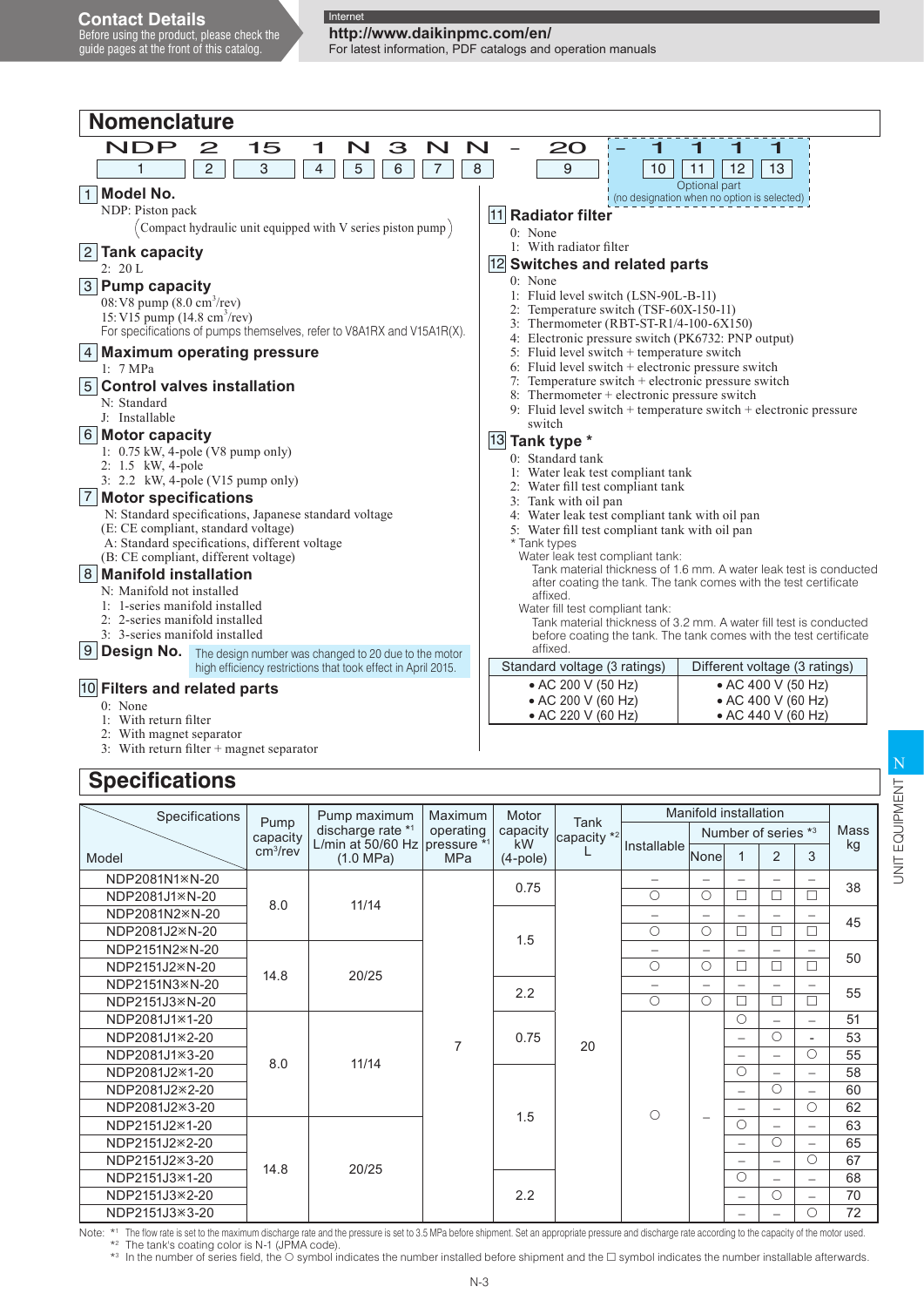**http://www.daikinpmc.com/en/** For latest information, PDF catalogs and operation manuals

#### **Pressure - Flow rate characteristics** NDP2081<sup>\*</sup>1\*\* NDP2081<sup>\*</sup>2\*\* NDP2151<sup>\*</sup>2\*\* NDP2151<sup>\*3\*\*</sup> (M8-0.75 kW) (M8-1.5 kW) (M15-1.5 kW) (M15-2.2 kW) 160% load load 15 15 14 Pump discharge rate Pump discharge rate Pump discharge rate 160% load Pump discharge rate 160% load  $14$ 25 25 60 Hz 60 Hz (L/min) (L/min) 10 10 60 Hz 60 Hz Rated load Pump discharge rate<br>(L/min) Pump discharge rate 50 Hz 50 Hz 20 20 Pump discharge rate Pump discharge rate 5 5 Rated load 50 Hz 50 Hz (L/min) 15 15 Rated load  $\Omega$  $\Omega$ 0 0 2 3 4 5 567 1 234 567 Rated load 10 10 Discharge pressure (MPa) Discharge pressure (MPa) 5 5  $\Omega$  $\Omega$ 0 1 234 567 0 1234 567 Discharge pressure (MPa) Discharge pressure (MPa) **Handling**

### **Hydraulic fluid, ambient environment**

- $\circ$  Use a petroleum-based hydraulic fluid equivalent to ISO VG32 to 46.
- Use of hydraulic fluids other than the petroleum-based type (e.g. hydrous/synthetic) is prohibited.
- $\circ$  Operate the unit in an environment where both the following conditions are satisfied: viscosity range from 15 to 400 mm<sup>2</sup>/s and oil temperature from 0 to 60°C (within 15 to 50°C recommended).
- $\circ$  Be sure to maintain the water content in the hydraulic fluid at 0.1% maximum by volume.
- $\circ$  Contamination of the hydraulic fluid causes device trouble and reduces the service life, so ensure that the contamination of the hydraulic fluid goes no higher than NAS contamination class 10.

O Use the unit indoors under the following conditions.

Ambient temperature: 0 to 40°C, Ambient humidity: 20 to 90%RH (with no condensation)

If using the unit where there is a lot of dust or oil mist, clean it periodically by applying compressed air or by other means since the oil cooler is prone to clogging in such environments.

#### **At start**

- $\circ$  Fill the pump case with hydraulic fluid through the filler port before starting trial operation, after replacing the pump, or after stopping the unit for 6 months or longer. Use the same hydraulic fluid as for the hydraulic circuit.
- $\circ$  After checking that all hydraulic circuits and electrical circuits are ready for operation, set the hydraulic circuit at the load side in the no-load status or connect an unloading circuit before starting the pump. When the pump is driven for the first time, turn the power switch to the motor on and off a few times to let the air out of the piping and then run it continuously at full speed. A roaring noise may be observed until the air has

been completely removed but this is not abnormal.  $\circ$  Check that the pressure rises at the pressure gauge.

### **Electric wiring**

 $\circ$  Connect the power cable matching the phases at the pump motor and power supply sides as shown to the right.

Check that the pressure rises at the pressure gauge.

 If the motor would be rotated in the reverse direction, switch the connection between two phases among the three to correct the direction of rotation.

 $\circ$  Be sure to connect the ground terminal.

 $\circ$  Install a no-fuse breaker and an earth leakage breaker on the main power supply. The electrical ratings are as shown in the table to the right.

O These are premium efficiency products and therefore they tend to have a higher current value than products with the previous design. Pay attention to the design of the power distribution when replacing products of the previous design.

#### **Transportation**

 $\circ$  Use the hoisting hooks ( $\phi$ 20-hole at 4 locations) when transporting or hoisting the unit.

### **Installation**

 $\circ$  The unit is a stationary type. Fix it on a level location that is free of vibration.

 $\circ$  Be sure to secure the unit to the floor to prevent it from toppling over.

| Case capacity $cm3$ |  |
|---------------------|--|
|                     |  |

Motor side  $\perp$  W — T  $\perp$  Power supply side  $U \longrightarrow R$  $V \longrightarrow S$ 

<Motor rating table (rated current)> Permissible voltage fluctuation: ±10%

| Motor capacity                      |                     | Rated current (A)   |                     | Starting current (A) |                     |                     |  |  |  |
|-------------------------------------|---------------------|---------------------|---------------------|----------------------|---------------------|---------------------|--|--|--|
| Output (kW)<br>(Number of poles: 4) | AC 200 V<br>(50 Hz) | AC 200 V<br>(60 Hz) | AC 220 V<br>(60 Hz) | AC 200 V<br>(50 Hz)  | AC 200 V<br>(60 Hz) | AC 220 V<br>(60 Hz) |  |  |  |
| 0.75                                | 4.2                 | 3.6                 | 3.6                 | 28.0                 | 25.0                | 28.0                |  |  |  |
| 1.5                                 | 6.8                 | 6.4                 | 6.0                 | 46.6                 | 41.0                | 45.1                |  |  |  |
| 2.2                                 | 10.6                | 9.4                 | 9.2                 | 96.0                 | 81.0                | 89.1                |  |  |  |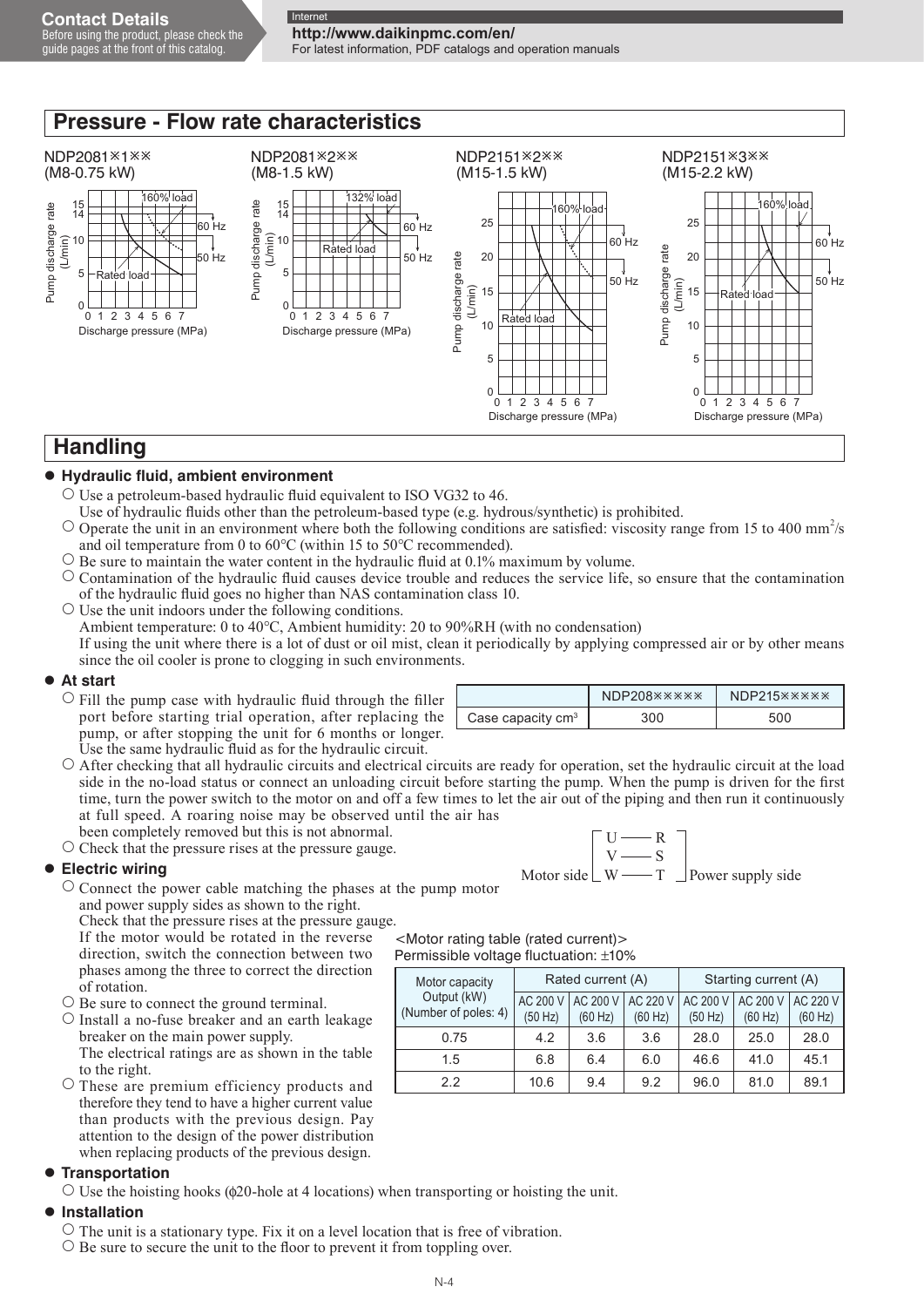Before using the product, please check the guide pages at the front of this catalog.

**http://www.daikinpmc.com/en/** For latest information, PDF catalogs and operation manuals

100 460  $\frac{56}{12}$  $\mathbf 2$ LD **TI** 24 프 4-φ13 Installation hole Be sure to secure the unit to the floor to prevent it from toppling over. ain plug: M12 (Hexagon plug) Oil sampling/oil drain port nameplate 306  $33$ 13 (φ13 mounting hole pitch) ــ LD  $\Xi$ 20L tic plug fi (Plastic plug fitted) T1 Rp½ (Plastic plug) <u>DRc%</u> **OB** Rp<sup>3</sup>/4 A (Plastic plug fitted) T2 Rp½ HIGH H LOW L 1  $\bigcirc$  $\sqrt{5}$  $\circled{3}$ 7 when supplying oil 12. 6 8 Hoisting hook ×4 (φ20) Pressure adjusting screw (Socket for hex key: 6.5) (clockwise: pressure increase) Hexagonal flat lock nut: 27 Discharge rate adjusting screw (Socket for hex key: 5) (Clockwise: flow rate decrease) Hexagonal flat lock nut: 17 ing flange ature switch: TSF (made by ASK) can be mounted Fluid level switch: LSN (made by ASK) can be mounted 2 gauges can be mounted. LJ 307 នា ន 152  $\bigcap$ il filler port for the pump cases the pump cases of the pump cases of  $\bigcap$ LA LB 185 70 135 LK <u>Dr W</u> 2.2kWx4P Do not place any obstacles to oil cooler air intake within a distance of 100 mm from the air intake face. Install the unit at a location with good air flow so that heated air can be vented. Wiring por Wiring method Terminal block connection Size U, V, W: M4 E: M5 Bolt for fastening during transportation  $\times$  4 (Remove these bolts before starting operation.) Suction air Before trial operation, or after the unit has not been operated for 3 months or longer, supply hydraulic fluid. Plug for bleeding air Oil level gauge guard When lifting the unit, always lift it by these hoisting hooks. Upper limit Lower limit Safety caution nameplate Unit nameplate **External dimension diagram** Standard type NDP2\*\*\*N\*\*\*-20 Rp¾ **DF**  $\mathbb{M}_3$  $\widehat{7}$ 6 4 5 (3) (2) (1 Rc⅜ P e oil T2 Rp½ M12 20 L ¾B T1 Rp½ Hydraulic circuit diagram | Part No. | Name Oil tank 2 | Suction strainer 3 Oil level gauge 4 Piston pump 5 Oil filler port with air breather 6 Oil cooler 7 Pressure gauge 8 Motor ic plug fitte T1 Rp½ LA LB 185 LL Control valves installable type NDP2<sup>\*\*\*</sup>J\*\*\*-20  $Rp^3$ DR  $Rc\frac{3}{8}$ Rc⅜ T2 Rp½ T1 Rp½ Hydraulic circuit diagram Model | Motor | Wiring port | LA | LB | LC | LD | LF | LG | LH | LI | LJ | LK | H | L NDP2081N1EN-20 | 0.75 kW, 4-pole, CE compliant | G<sup>3</sup>/4 481 465 480 228 471 215  $139$  50 17 79  $201$  14 L NDP2081N1NN-20 0.75 kW, 4-pole φ22 NDP2081N2EN-20 1.5 kW, 4-pole, CE compliant φ27 514 518 481 225 NDP2081N2NN-20 1.5 kW, 4-pole NDP2151N2EN-20 1.5 kW, 4-pole, CE compliant  $\begin{array}{|c|c|c|c|c|c|c|c|c|} \hline \text{NDP2151N2EN-20} & & 1.5 \text{ kW, 4-pole} \ \hline \text{NDP2151N2NN-20} & & 1.5 \text{ kW, 4-pole} \end{array}$ 74 NDP2151N2NN-20 NDP2151N3EN-20 2.2 kW, 4-pole, CE compliant 568 527 495 239 NDP2151N3NN-20

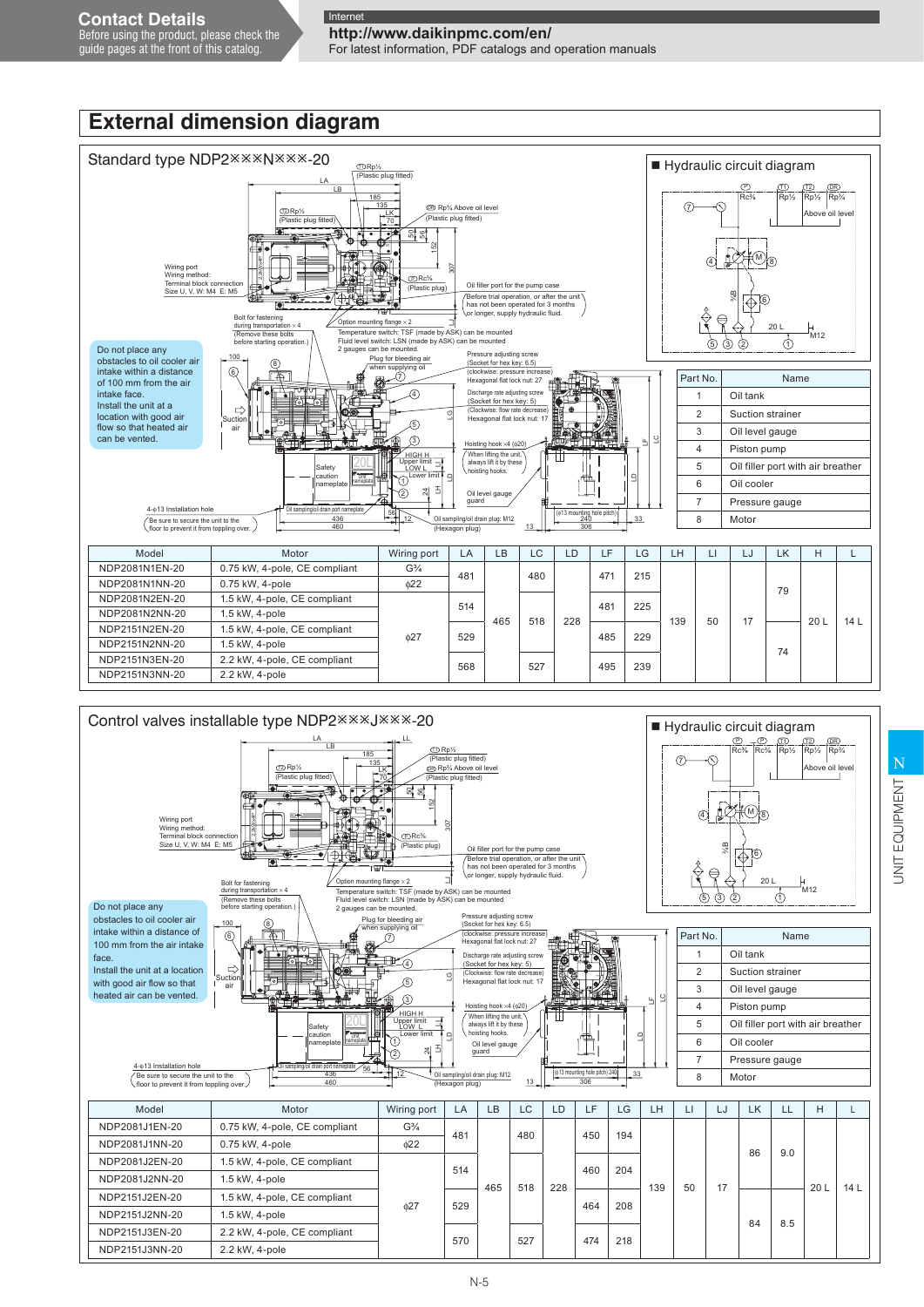**http://www.daikinpmc.com/en/**

For latest information, PDF catalogs and operation manuals

## **External dimension diagram**

Control valves installation: Control valves for up to 3 series can be installed arbitrarily. (The figure below shows an example with a 3-series system.)



If the unit is to be shipped with the manifold installed, specify the number of series (1, 2 or 3) for 8 (manifold installation) in the model code. If the manifold is to be retrofitted by the customer, control valve type option parts (manifold, piping set) will be required.

| Model code before installation | Motor                         | Wiring port                          | LA. | <b>LB</b> | <b>LC</b> |          |          | LD  | LF  | LG  | LH  | $\Box$ | LJ | LL  | <b>LM</b> | H   |     |     |     |     |     |  |     |  |  |     |     |     |  |  |                 |                 |
|--------------------------------|-------------------------------|--------------------------------------|-----|-----------|-----------|----------|----------|-----|-----|-----|-----|--------|----|-----|-----------|-----|-----|-----|-----|-----|-----|--|-----|--|--|-----|-----|-----|--|--|-----------------|-----------------|
|                                |                               |                                      |     |           | 1-series  | 2-series | 3-series |     |     |     |     |        |    |     |           |     |     |     |     |     |     |  |     |  |  |     |     |     |  |  |                 |                 |
| NDP2081J1E*-20                 | 0.75 kW, 4-pole, CE compliant | G <sup>3</sup> / <sub>4</sub><br>481 |     |           | 541       | 591      | 641      |     | 285 | 240 |     |        |    |     |           |     |     |     |     |     |     |  |     |  |  |     |     |     |  |  |                 |                 |
| NDP2081J1N*-20                 | 0.75 kW, 4-pole               | $\phi$ 22                            |     |           |           |          |          |     |     |     |     |        |    |     |           | 9.0 | 1.0 |     |     |     |     |  |     |  |  |     |     |     |  |  |                 |                 |
| NDP2081J2E*-20                 | 1.5 kW, 4-pole, CE compliant  |                                      |     |           | 514       |          | 551      | 601 | 651 |     | 295 | 250    |    |     |           |     |     |     |     |     |     |  |     |  |  |     |     |     |  |  |                 |                 |
| NDP2081J2N %-20                | 1.5 kW, 4-pole                | 627                                  |     |           |           |          |          |     |     |     |     |        |    |     |           |     |     |     | 465 |     |     |  | 228 |  |  | 139 | 50  | 17  |  |  | 20 <sub>L</sub> | 14 <sup>L</sup> |
| NDP2151J2E*-20                 | 1.5 kW, 4-pole, CE compliant  |                                      |     |           |           |          |          |     |     |     |     |        |    | 529 |           | 551 | 601 | 651 |     | 295 | 250 |  |     |  |  |     |     |     |  |  |                 |                 |
| NDP2151J2N %-20                | 1.5 kW, 4-pole                |                                      |     |           |           |          |          |     |     |     |     |        |    |     |           |     |     |     |     |     |     |  |     |  |  |     | 8.5 | 2.5 |  |  |                 |                 |
| NDP2151J3E*-20                 | 2.2 kW, 4-pole, CE compliant  |                                      |     |           |           |          |          | 568 |     | 561 | 611 | 661    |    |     | 260       |     |     |     |     |     |     |  |     |  |  |     |     |     |  |  |                 |                 |
| NDP2151J3N*-20                 | 2.2 kW, 4-pole                |                                      |     |           |           |          |          |     | 305 |     |     |        |    |     |           |     |     |     |     |     |     |  |     |  |  |     |     |     |  |  |                 |                 |